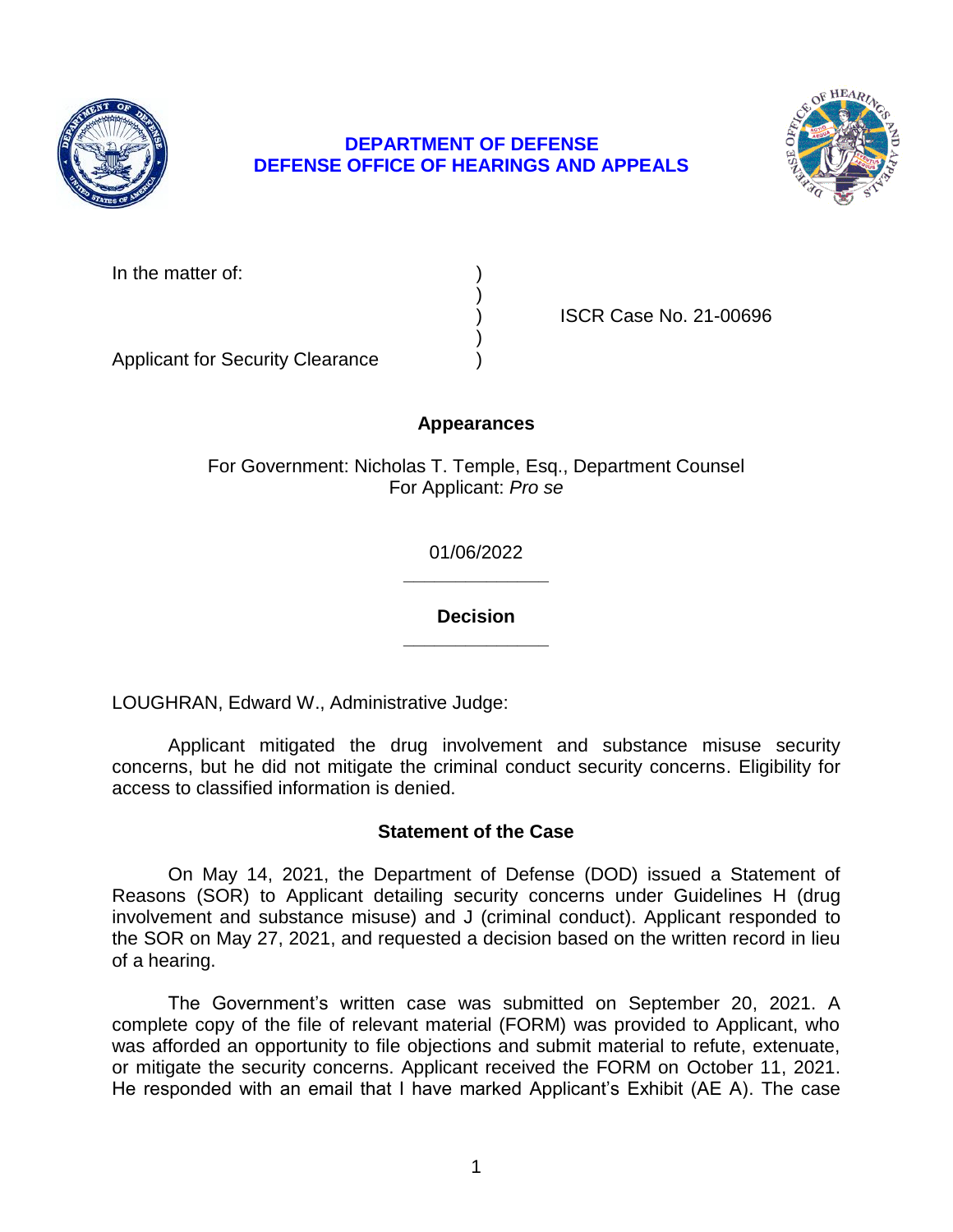was assigned to me on December 2, 2021. The Government exhibits included in the FORM and AE A are admitted in evidence without objection.

### **Findings of Fact**

 Applicant is a 46-year-old employee of a defense contractor. He has worked for his current employer since February 2020. He is a high school graduate. He is married with five children and a stepchild. (Items 3, 6)

 Applicant has a long criminal record going back to 1995. Applicant was arrested and charged 17 times between 1995 and 2016. He also was a regular marijuana user until he quit in 2017. The majority of Applicant's arrests (15) were between 1995 and 1998. Those charges include multiple drug-related charges, but also include felony charges of assault, burglary, armed criminal action, probation violation, unlawful use of a weapon, assault on law enforcement, and first-degree murder. (Items 1-6)

 Applicant was convicted of possession of up to 35 grams of marijuana in 1998 (SOR ¶ 1.i). He was sentenced to confinement for 180 days (suspended) and probation for one year. He was convicted of possession of up to 35 grams of marijuana in 2000 (SOR ¶ 1.k). He was sentenced to confinement for 60 days. (Items 1-6)

 Applicant was acquitted of first degree murder, assault on law enforcement, and armed criminal action in 2000 (SOR ¶ 1.o). (Items 4-6)

 Applicant was convicted of two counts of felony possession of a controlled substance (SOR ¶¶ 1.d, 1.e) and one count of distribution, delivery, or manufacture of a controlled substance (SOR ¶ 1.f) in 2001. He was acquitted of first degree assault (SOR ¶ 1.g). He was sentenced to confinement for seven years (suspended) and probation for five years on each of the possession counts, and confinement for thirteen years (suspended) and probation for five years on the distribution, delivery, or manufacture of a controlled substance count. (Items 1-6)

All of Applicant's convictions through 2001 were for offenses that were committed between 1995 and 1998. The prosecutors chose not to proceed with charges for the arrests identified in the SOR that did not result in an acquittal or a conviction. (Items 1- 6)

 Applicant was arrested and charged with possession of a controlled substance, unlawful use of a weapon, and possession of drug paraphernalia in 2013 (SOR  $\P$  1.f). The disposition of the charges is unclear from the record, but there is no evidence that Applicant was convicted, and he indicated that the charges were dropped. (Items 1-6)

 Applicant was arrested and charged with driving while intoxicated/alcohol in August 2016 (SOR ¶ 1.f). He was found guilty in April 2018 and sentenced to probation for two years. He completed the terms of his probation in April 2020. (Items 1-6)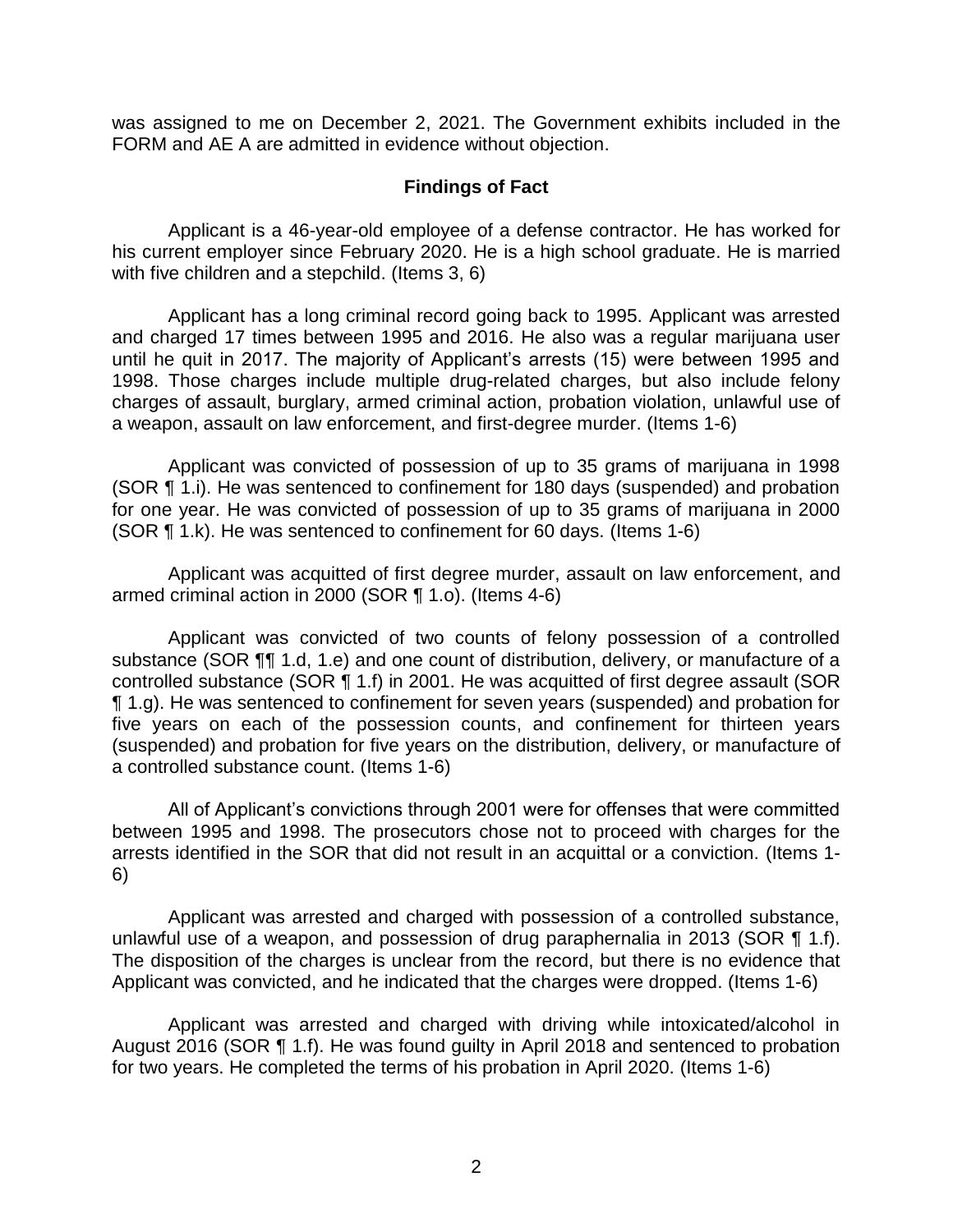Applicant does not deny committing most of the offenses. He stated that he was young and dumb and hung out with the wrong crowd. He denied committing the offenses that resulted in acquittals, including murder and assault on law enforcement. He also denied committing the 2013 charges. He stated that the gun, drugs, and drug paraphernalia seized during the 2013 arrest belonged to someone else. (Items 1-6)

 Applicant was in jail for about two and a half years pending trial for murder and other charges. He stated that the time spent in jail was the impetus for changes in his life. He continued to use marijuana, but to a much lesser extent. In 2017, he quit using marijuana completely. He had a good job and a family. He wanted a better life for himself and his family. There is no evidence of any criminal conduct since he stopped smoking marijuana. (Items 1-6)

 Applicant provided an extremely honest and candid response to the FORM. He acknowledged his past, and that he may not deserve a security clearance or even a job with his defense-contractor employer. He wrote:

I'm not proud of the life I use[d] to live but I'm grateful to God that I'm alive and free to talk about it. I wish there was a way to bury my past for good but I can't and I try to face it honestly and head on when asked about it. In closing I understand why a denial is being recommended. I honestly never expected an approval. I sincerely apologize for wasting anyone's time with this request and I humbly thank you for even reviewing my request. (AE A)

#### **Policies**

 *Classified Information within Industry* (February 20, 1960), as amended; DOD Directive 5220.6, *Defense Industrial Personnel Security Clearance Review Program* (January 2, 1992), as amended (Directive); and the adjudicative guidelines (AG), which became This case is adjudicated under Executive Order (EO) 10865, *Safeguarding*  effective on June 8, 2017.

 When evaluating an applicant's suitability for a security clearance, the administrative judge must consider the adjudicative guidelines. In addition to brief introductory explanations for each guideline, the adjudicative guidelines list potentially disqualifying conditions and mitigating conditions, which are to be used in evaluating an applicant's eligibility for access to classified information.

 These guidelines are not inflexible rules of law. Instead, recognizing the complexities of human behavior, administrative judges apply the guidelines in conjunction with the factors listed in the adjudicative process. The administrative judge's overarching adjudicative goal is a fair, impartial, and commonsense decision. According to AG ¶ 2(c), the entire process is a conscientious scrutiny of a number of variables known as the "whole-person concept." The administrative judge must consider all available, reliable information about the person, past and present, favorable and unfavorable, in making a decision.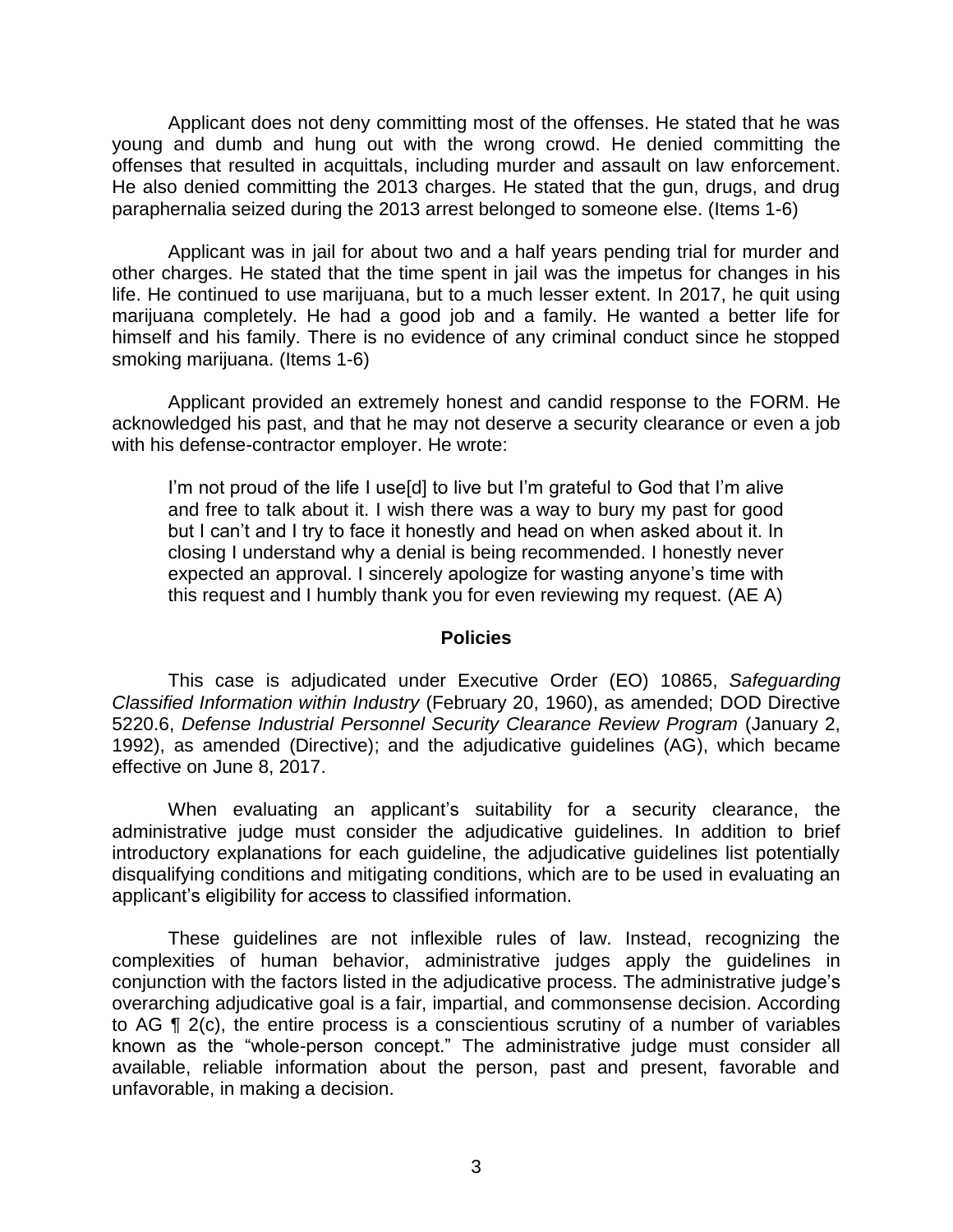The protection of the national security is the paramount consideration. AG  $\P$  2(b) eligibility will be resolved in favor of the national security." requires that "[a]ny doubt concerning personnel being considered for national security

 Under Directive ¶ E3.1.14, the Government must present evidence to establish controverted facts alleged in the SOR. Under Directive ¶ E3.1.15, the applicant is responsible for presenting "witnesses and other evidence to rebut, explain, extenuate, or mitigate facts admitted by the applicant or proven by Department Counsel." The applicant has the ultimate burden of persuasion to obtain a favorable security decision.

 A person who seeks access to classified information enters into a fiduciary relationship with the Government predicated upon trust and confidence. This relationship transcends normal duty hours and endures throughout off-duty hours. The Government reposes a high degree of trust and confidence in individuals to whom it grants access to classified information. Decisions include, by necessity, consideration of the possible risk the applicant may deliberately or inadvertently fail to safeguard classified information. Such decisions entail a certain degree of legally permissible extrapolation of potential, rather than actual, risk of compromise of classified information.

 Section 7 of EO 10865 provides that adverse decisions shall be "in terms of the national interest and shall in no sense be a determination as to the loyalty of the applicant concerned." *See also* EO 12968, Section 3.1(b) (listing multiple prerequisites for access to classified or sensitive information).

### **Analysis**

## **Guideline J, Criminal Conduct**

The security concern for criminal conduct is set out in AG ¶ 30:

Criminal activity creates doubt about an Applicant's judgment, reliability, and trustworthiness. By its very nature, it calls into question a person's ability or willingness to comply with laws, rules and regulations.

AG ¶ 31 describes conditions that could raise a security concern and may be disqualifying. The following are potentially applicable:

(b) evidence (including, but not limited to, a credible allegation, an admission, and matters of official record) of criminal conduct, regardless of whether the individual was formally charged, prosecuted, or convicted; and

 (d) violation or revocation of parole or probation, or failure to complete a court-mandated rehabilitation program.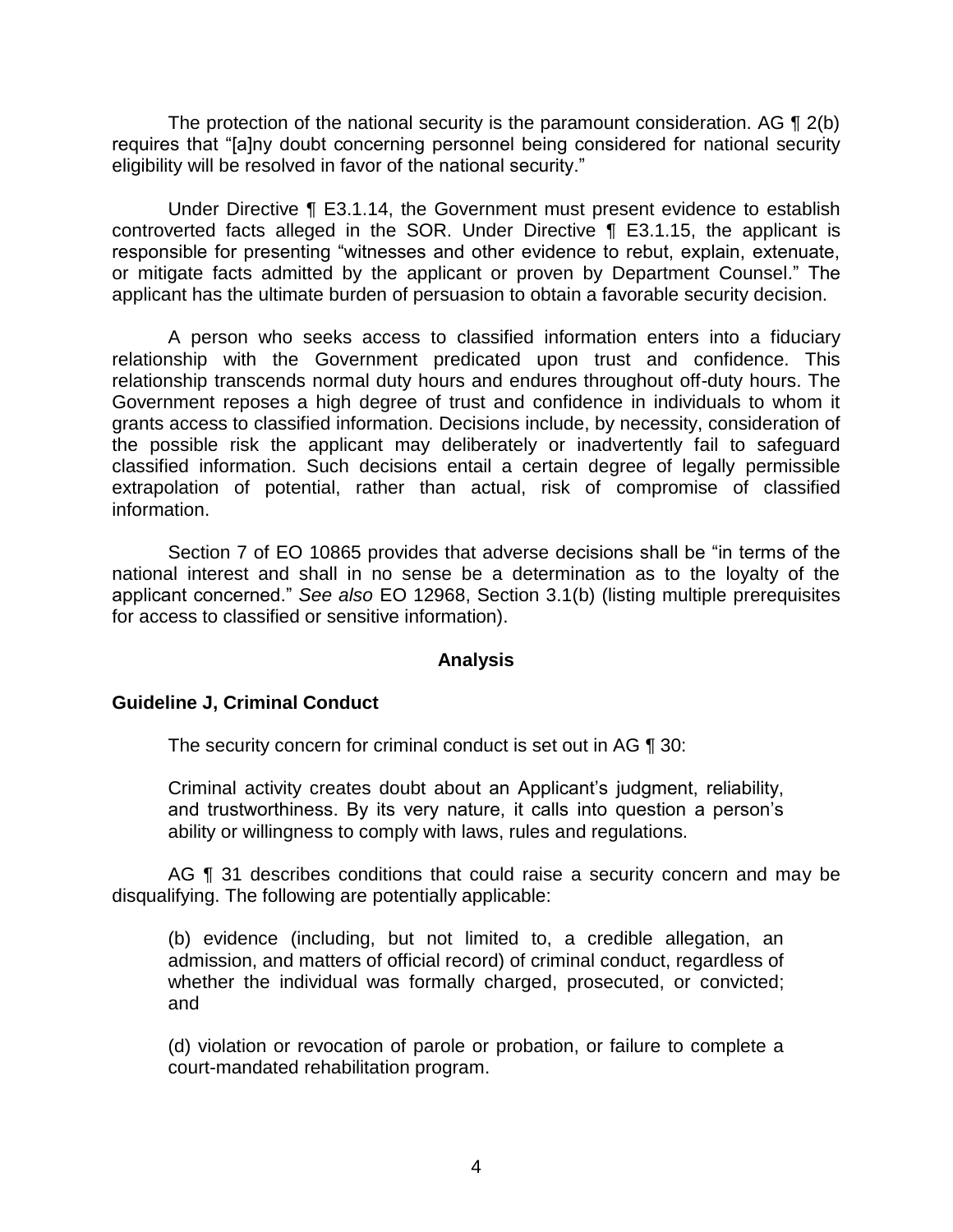Applicant's multiple arrests, including an arrest for violating his probation, establish the above disqualifying conditions.

Conditions that could mitigate criminal conduct security concerns are provided under AG ¶ 32. The following are potentially applicable:

(a) so much time has elapsed since the criminal behavior happened, or it happened under such unusual circumstances, that it is unlikely to recur and does not cast doubt on the individual's reliability, trustworthiness, or good judgment;

(c) no reliable evidence to support that the individual committed the offense; and

 (d) there is evidence of successful rehabilitation; including, but not limited to, the passage of time without recurrence of criminal activity, restitution, compliance with the terms of parole or probation, job training or higher education, good employment record, or constructive community involvement.

 The majority of Applicant's arrests (15) were for crimes committed between 1995 and 1998. He stated that he was young and dumb and hung out with the wrong crowd. Applicant does not deny committing most of the offenses. He denied committing the offenses that resulted in acquittals, including murder and assault on law enforcement. He also denied committing the 2013 charges. The charges that resulted in acquittals and the 2013 charges are mitigated.

 Applicant asserted that the two and a half years he spent in jail pending trial for murder was the impetus for changes in his life. I believe his statement about being changed. However, he was arrested for DWI in 2016; he continued to use marijuana until 2017; and he just completed probation in April 2020.

 Applicant provided an extremely honest and candid response to the FORM. He acknowledged his past, and that he may not deserve a security clearance or even a job there is more to life than drugs and crime, and that his job and family are what is important. Unfortunately, at this time, I cannot find his criminal conduct mitigated. His The above mitigating factors, individually or collectively, are insufficient to dispel the with his defense-contractor employer. I believe that Applicant now understands that conduct continues to cast doubt on his reliability, trustworthiness, and good judgment. criminal conduct security concerns.

### **Guideline H, Drug Involvement and Substance Misuse**

 The security concern for drug involvement and substance misuse is set out in AG  $\P$  24:  $\sqrt{24}$ :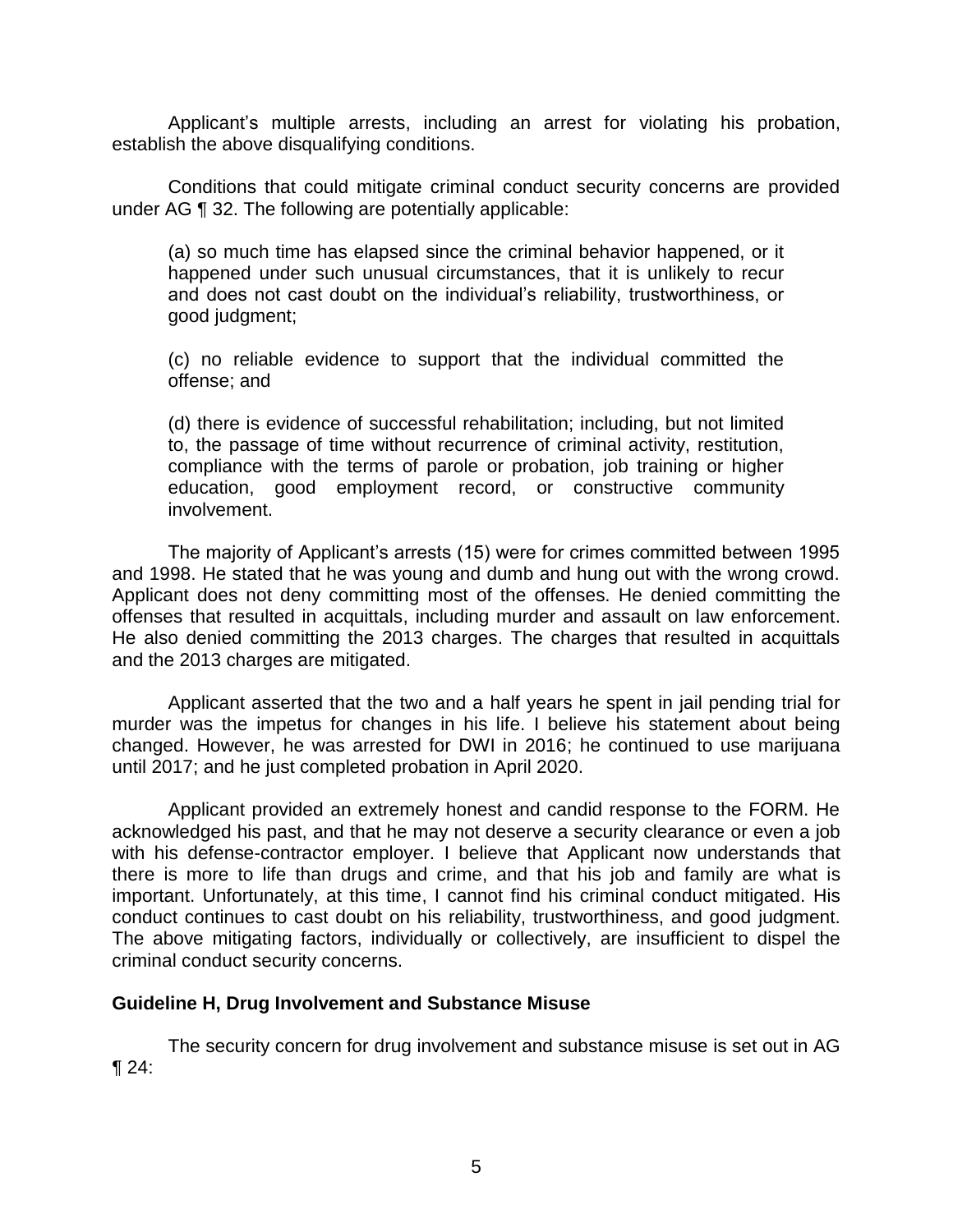The illegal use of controlled substances, to include the misuse of prescription and non-prescription drugs, and the use of other substances that cause physical or mental impairment or are used in a manner inconsistent with their intended purpose can raise questions about an individual's reliability and trustworthiness, both because such behavior may lead to physical or psychological impairment and because it raises questions about a person's ability or willingness to comply with laws, rules, and regulations. Controlled substance means any "controlled substance" as defined in 21 U.S.C. 802. Substance misuse is the generic term adopted in this guideline to describe any of the behaviors listed above.

 The guideline notes several conditions that could raise security concerns under AG ¶ 25. The following are potentially applicable in this case:

(a) any substance misuse (see above definition); and

 (c) illegal possession of a controlled substance, including cultivation, processing, manufacture, purchase, sale, or distribution; or possession of drug paraphernalia.

Applicant's drug-related charges and marijuana use establish AG ¶¶ 25(a) and  $25(c)$ .

AG ¶ 26 provides conditions that could mitigate security concerns. The following are potentially applicable:

(a) the behavior happened so long ago, was so infrequent, or happened under such circumstances that it is unlikely to recur or does not cast doubt on the individual's current reliability, trustworthiness, or good judgment; and

(b) the individual acknowledges his or her drug involvement and substance misuse, provides evidence of actions taken to overcome this problem, and has established a pattern of abstinence, including, but not limited to:

(1) disassociation from drug-using associates and contacts;

(2) changing or avoiding the environment where drugs were used; and

 (3) providing a signed statement of intent to abstain from all drug involvement and substance misuse, acknowledging that any future involvement or misuse is grounds for revocation of national security eligibility.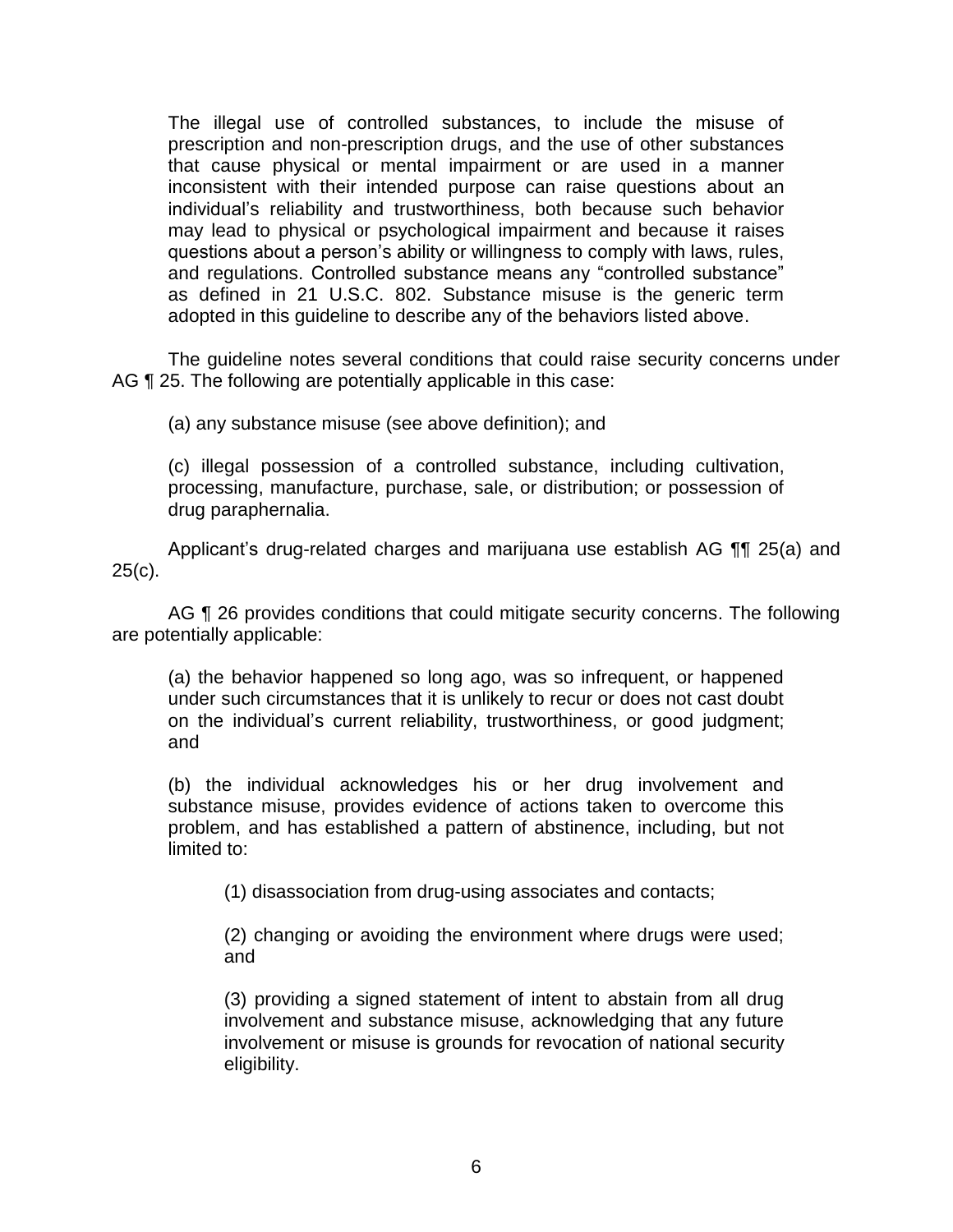Applicant has not used marijuana since 2017, more than four years ago. I believe he has put that life behind him. I find that Applicant has abstained from illegal drug use for an appropriate period, and that illegal drug use is unlikely to recur. AG ¶¶ 26(a) and 26(b) are applicable.

### **Whole-Person Concept**

Under the whole-person concept, the administrative judge must evaluate an applicant's eligibility for a security clearance by considering the totality of the applicant's conduct and all relevant circumstances. The administrative judge should consider the nine adjudicative process factors listed at AG ¶ 2(d):

(1) the nature, extent, and seriousness of the conduct; (2) the circumstances surrounding the conduct, to include knowledgeable participation; (3) the frequency and recency of the conduct; (4) the individual's age and maturity at the time of the conduct; (5) the extent to which participation is voluntary; (6) the presence or absence of rehabilitation and other permanent behavioral changes; (7) the motivation for the conduct; (8) the potential for pressure, coercion, exploitation, or duress; and (9) the likelihood of continuation or recurrence.

Under AG  $\P$  2(c), the ultimate determination of whether to grant eligibility for a security clearance must be an overall commonsense judgment based upon careful consideration of the guidelines and the whole-person concept. I considered the potentially disqualifying and mitigating conditions in light of all the facts and circumstances surrounding this case. I have incorporated my comments under Guidelines H and J in my whole-person analysis. I agree with Applicant's assessment that he is not ready for a security clearance at this time. If he maintains his current path, he may reach a time where he is ready.

Overall, the record evidence leaves me with questions and doubts about Applicant's eligibility and suitability for a security clearance. I conclude Applicant mitigated the drug involvement and substance misuse security concerns, but he did not mitigate the criminal conduct security concerns.

### **Formal Findings**

 Formal findings for or against Applicant on the allegations set forth in the SOR, as required by section E3.1.25 of Enclosure 3 of the Directive, are:

| <b>Against Applicant</b> |
|--------------------------|
| <b>Against Applicant</b> |
| For Applicant            |
| <b>Against Applicant</b> |
| For Applicant            |
| <b>Against Applicant</b> |
|                          |